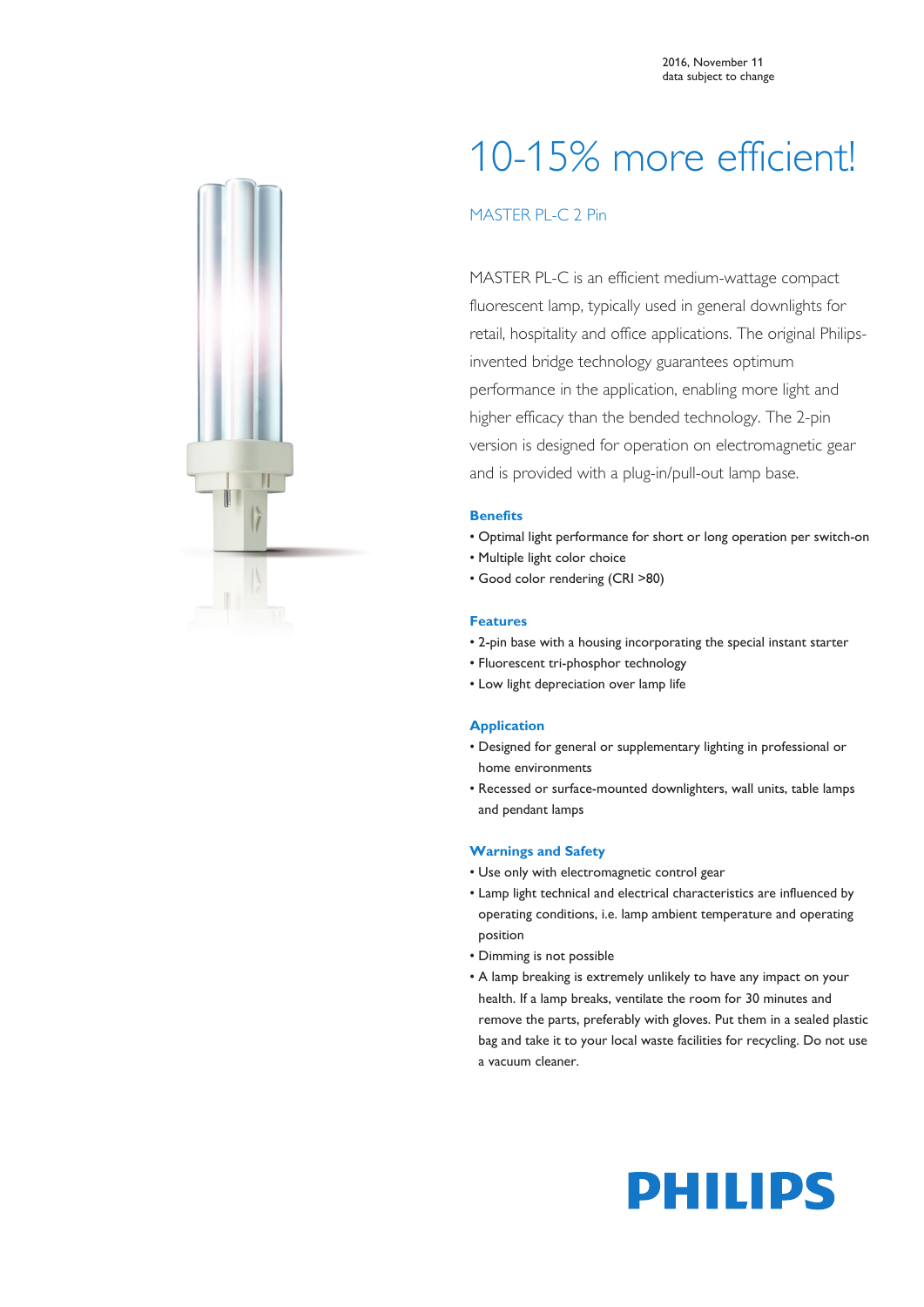# MASTER PL-C 2 Pin 2

# Related products







26W, G24d-3, 2P

# Dimensional drawing



G24d-1/G24d-2/G24d-3, 2P

### PL-C 10W/827/2P

| Product                                                                     | $D \quad \Box$ | $D1 \qquad A \qquad R$ |  |                                          |
|-----------------------------------------------------------------------------|----------------|------------------------|--|------------------------------------------|
| MASTER PL-C 10W/827/2P 1CT/5X10BOX 27.1 mm 27.1 mm 75.5 mm 95.0 mm 117.4 mm |                |                        |  |                                          |
| 1ASTER PL-C 10W/827 1CT/5X10CC                                              |                |                        |  | 27.1 mm 27.1 mm 75.5 mm 95.0 mm 117.4 mm |
| MASTER PL-C 10W/827/2P 1CT/5X10BOX 27.1 mm 27.1 mm 75.5 mm 95.0 mm 117.4 mm |                |                        |  |                                          |

# **General Information**

|              |             | order code Cap-Base Life To 10% Fail-<br>ures (Nom) | Life To 50% Fail-<br>ures (Nom) | LSF 2000 h<br>Rated | <b>LSF 4000 h</b><br>Rated | LSF 6000 h<br>Rated | <b>LSF 8000 h</b><br>Rated |
|--------------|-------------|-----------------------------------------------------|---------------------------------|---------------------|----------------------------|---------------------|----------------------------|
| 927903882701 | $G$ $24D-1$ | 6500                                                | 10000                           | 99                  | 98                         | 97                  | 78                         |
| 927903882705 | $G$ $24D-1$ | 6500                                                | 10000                           | 99.                 | 98                         | 97                  | 78                         |
| 927903882740 | $G$ $24D-1$ | 6500                                                | 10000                           | 99                  | 98                         | 97                  | 78                         |
| 927903883005 | G24D-1      | 6500                                                | 10000                           | 99                  |                            |                     | 78                         |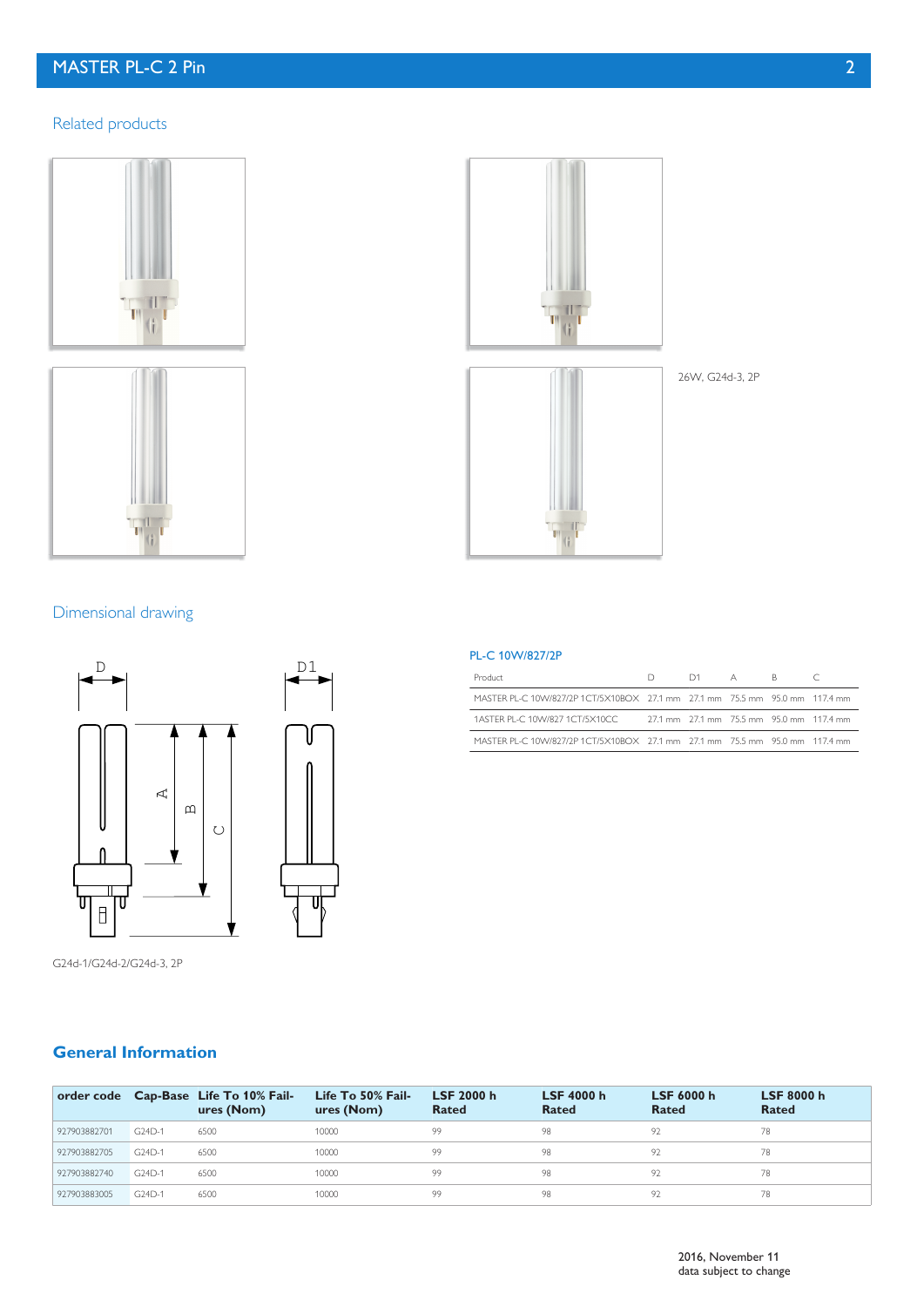|              |          | order code Cap-Base Life To 10% Fail-<br>ures (Nom) | Life To 50% Fail-<br>ures (Nom) | <b>LSF 2000 h</b><br><b>Rated</b> | <b>LSF 4000 h</b><br><b>Rated</b> | LSF 6000 h<br><b>Rated</b> | LSF 8000 h<br><b>Rated</b> |
|--------------|----------|-----------------------------------------------------|---------------------------------|-----------------------------------|-----------------------------------|----------------------------|----------------------------|
| 927903883040 | G24D-1   | 6500                                                | 10000                           | 99                                | 98                                | 92                         | 78                         |
| 927903884002 | G24D-1   | 6500                                                | 10000                           | 99                                | 98                                | 92                         | 78                         |
| 927903884005 | G24D-1   | 6500                                                | 10000                           | 99                                | 98                                | 92                         | 78                         |
| 927903884040 | G24D-1   | 6500                                                | 10000                           | 99                                | 98                                | 92                         | 78                         |
| 927903886502 | G24D-1   | 6500                                                | 10000                           | 99                                | 98                                | 92                         | 78                         |
| 927903886505 | G24D-1   | 6500                                                | 10000                           | 99                                | 98                                | 92                         | 78                         |
| 927904882701 | G24D-1   | 6500                                                | 10000                           | 99                                | 98                                | 92                         | 78                         |
| 927904882705 | G24D-1   | 6500                                                | 10000                           | 99                                | 98                                | 92                         | 78                         |
| 927904882740 | G24D-1   | 6500                                                | 10000                           | 99                                | 98                                | 92                         | 78                         |
| 927904883001 | G24D-1   | 6500                                                | 10000                           | 99                                | 98                                | 92                         | 78                         |
| 927904883005 | G24D-1   | 6500                                                | 10000                           | 99                                | 98                                | 92                         | 78                         |
| 927904883040 | G24D-1   | 6500                                                | 10000                           | 99                                | 98                                | 92                         | 78                         |
| 927904884002 | G24D-1   | 6500                                                | 10000                           | 99                                | 98                                | 92                         | 78                         |
| 927904884005 | G24D-1   | 6500                                                | 10000                           | 99                                | 98                                | 92                         | 78                         |
| 927904884040 | G24D-1   | 6500                                                | 10000                           | 99                                | 98                                | 92                         | 78                         |
| 927904886502 | G24D-1   | 6500                                                | 10000                           | 99                                | 98                                | 92                         | 78                         |
| 927904886505 | G24D-1   | 6500                                                | 10000                           | 99                                | 98                                | 92                         | 78                         |
| 927904886540 | G24D-1   | 6500                                                | 10000                           | 99                                | 98                                | 92                         | 78                         |
| 927904982762 | $GX23-2$ | 6500                                                | 10000                           | 99                                | 98                                | 92                         | 78                         |
| 927904984062 | GX23-2   | 6500                                                | 10000                           | 99                                | 98                                | 92                         | 78                         |
| 927905782701 | G24D-2   | 6500                                                | 10000                           | 99                                | 98                                | 92                         | 78                         |
| 927905782703 | G24D-2   | 6500                                                | 10000                           | 99                                | 98                                | 92                         | 78                         |
| 927905782705 | G24D-2   | 6500                                                | 10000                           | 99                                | 98                                | 92                         | 78                         |
| 927905782740 | G24D-2   | 6500                                                | 10000                           | 99                                | 98                                | 92                         | 78                         |
| 927905783001 | G24D-2   | 6500                                                | 10000                           | 99                                | 98                                | 92                         | 78                         |
| 927905783005 | G24D-2   | 6500                                                | 10000                           | 99                                | 98                                | 92                         | 78                         |
| 927905783040 | G24D-2   | 6500                                                | 10000                           | 99                                | 98                                | 92                         | 78                         |
| 927905784001 | G24D-2   | 6500                                                | 10000                           | 99                                | 98                                | 92                         | 78                         |
| 927905784003 | G24D-2   | 6500                                                | 10000                           | 99                                | 98                                | 92                         | 78                         |
| 927905784005 | G24D-2   | 6500                                                | 10000                           | 99                                | 98                                | 92                         | 78                         |
| 927905784040 | G24D-2   | 6500                                                | 10000                           | 99                                | 98                                | 92                         | 78                         |
| 927905786502 | $G24D-2$ | 6500                                                | 10000                           | 99                                | 98                                | 92                         | 78                         |
| 927905786505 | G24D-2   | 6500                                                | 10000                           | 99                                | 98                                | 92                         | 78                         |
| 927905786540 | G24D-2   | 6500                                                | 10000                           | 99                                | 98                                | 92                         | 78                         |
| 927906182701 | G24D-3   | 6500                                                | 10000                           | 99                                | 98                                | 92                         | 78                         |
| 927906182703 | G24D-3   | 6500                                                | 10000                           | 99                                | 98                                | 92                         | 78                         |
| 927906182705 | G24D-3   | 6500                                                | 10000                           | 99                                | 98                                | 92                         | 78                         |
| 927906182740 | G24D-3   | 6500                                                | 10000                           | 99                                | 98                                | 92                         | 78                         |
| 927906183001 | G24D-3   | 6500                                                | 10000                           | 99                                | 98                                | 92                         | 78                         |
| 927906183005 | G24D-3   | 6500                                                | 10000                           | 99                                | 98                                | 92                         | 78                         |
| 927906183040 | $G24D-3$ | 6500                                                | 10000                           | 99                                | 98                                | 92                         | 78                         |
| 927906184001 | G24D-3   | 6500                                                | 10000                           | 99                                | 98                                | 92                         | 78                         |
| 927906184003 | G24D-3   | 6500                                                | 10000                           | 99                                | 98                                | 92                         | 78                         |
| 927906184005 | G24D-3   | 6500                                                | 10000                           | 99                                | 98                                | 92                         | 78                         |
| 927906184040 | G24D-3   | 6500                                                | 10000                           | 99                                | 98                                | 92                         | 78                         |
| 927906186502 | G24D-3   | 6500                                                | 10000                           | 99                                | 98                                | 92                         | 78                         |
| 927906186505 | G24D-3   | 6500                                                | 10000                           | 99                                | 98                                | 92                         | 78                         |
| 927906186540 | $G24D-3$ | 6500                                                | 10000                           | 99                                | 98                                | 92                         | 78                         |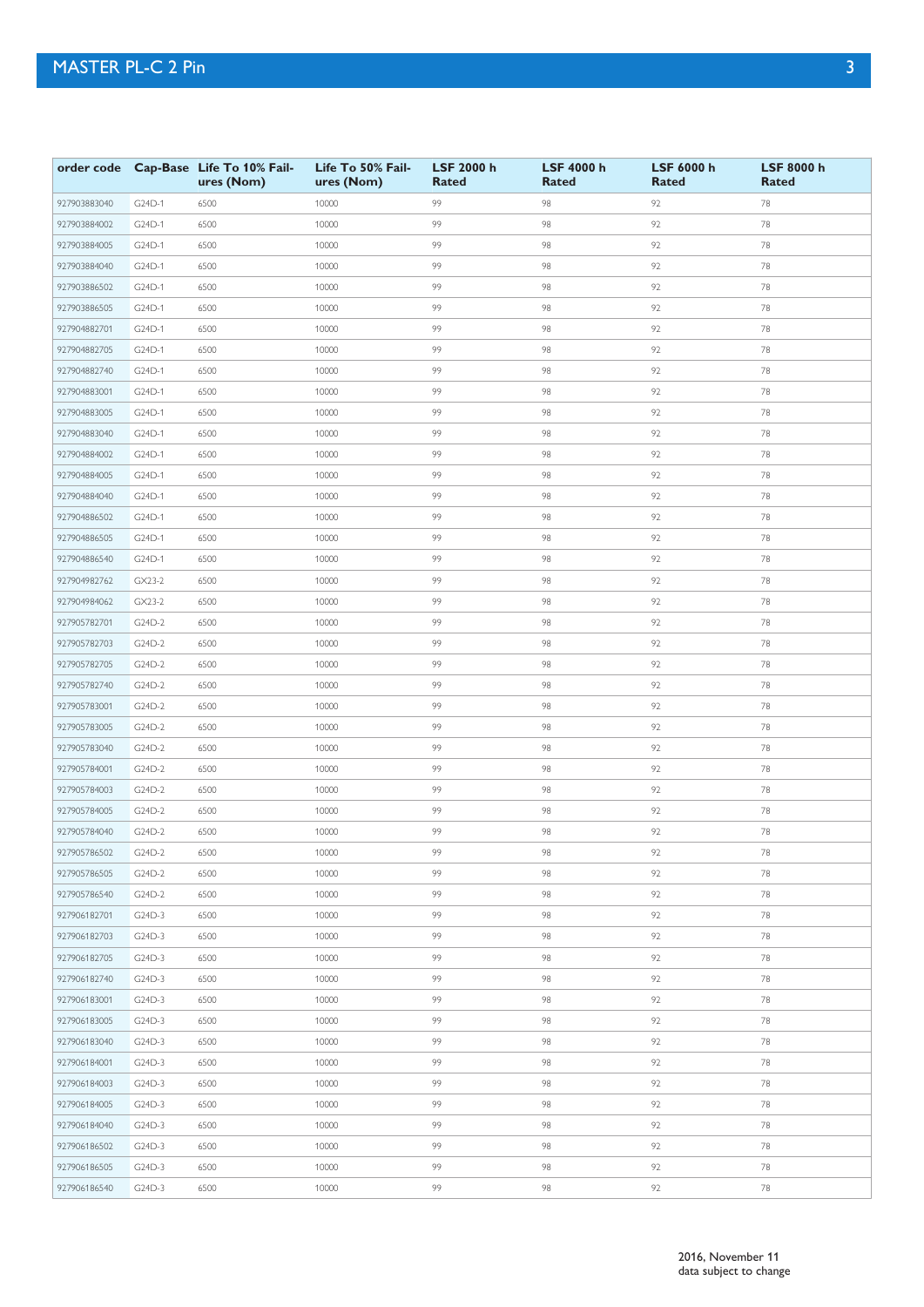# **Light Technical (1/2)**

| order code   | Chroma-<br>ticity Coor-<br>dinate X<br>(Nom) | Chroma-<br>ticity Coor-<br>dinate Y<br>(Nom) | Color<br>Code | <b>Color Designa-</b><br>tion | <b>Correlated</b><br>Color<br>Tempera-<br>ture (Nom) | Color<br>Rendering<br><b>Index (Nom)</b> | <b>LLMF</b><br>2000 h<br>Rated | <b>LLMF</b><br>4000 h<br>Rated | <b>LLMF</b><br>6000 h<br>Rated | <b>LLMF</b><br>8000h<br><b>Rated</b> |
|--------------|----------------------------------------------|----------------------------------------------|---------------|-------------------------------|------------------------------------------------------|------------------------------------------|--------------------------------|--------------------------------|--------------------------------|--------------------------------------|
| 927903882701 | 463                                          | 420                                          | 827           | Incandescent White            | 2700                                                 | 83                                       | 92                             | 87                             | 83                             | 81                                   |
| 927903882705 | 463                                          | 420                                          | 827           | Incandescent White            | 2700                                                 | 83                                       | 92                             | 87                             | 83                             | 81                                   |
| 927903882740 | 463                                          | 420                                          | 827           | Incandescent White            | 2700                                                 | 83                                       | 92                             | 87                             | 83                             | 81                                   |
| 927903883005 | 440                                          | 403                                          | 830           | Warm White (WW)               | 3000                                                 | 83                                       | 92                             | 87                             | 83                             | 81                                   |
| 927903883040 | 440                                          | 403                                          | 830           | Warm White (WW)               | 3000                                                 | 83                                       | 92                             | 87                             | 83                             | 81                                   |
| 927903884002 | 380                                          | 380                                          | 840           | Cool White (CW)               | 4100                                                 | 82                                       | 92                             | 87                             | 83                             | 81                                   |
| 927903884005 | 380                                          | 380                                          | 840           | Cool White (CW)               | 4100                                                 | 82                                       | 92                             | 87                             | 83                             | 81                                   |
| 927903884040 | 380                                          | 380                                          | 840           | Cool White (CW)               | 4100                                                 | 82                                       | 92                             | 87                             | 83                             | 81                                   |
| 927903886502 | 313                                          | 337                                          | 865           | Cool Daylight                 | 6500                                                 | 82                                       | 90                             | 85                             | 81                             | 77                                   |
| 927903886505 | 313                                          | 337                                          | 865           | Cool Daylight                 | 6500                                                 | 82                                       | 90                             | 85                             | 81                             | 77                                   |
| 927904882701 | 463                                          | 420                                          | 827           | Incandescent White            | 2700                                                 | 83                                       | 92                             | 87                             | 83                             | 81                                   |
| 927904882705 | 463                                          | 420                                          | 827           | Incandescent White            | 2700                                                 | 83                                       | 92                             | 87                             | 83                             | 81                                   |
| 927904882740 | 463                                          | 420                                          | 827           | Incandescent White            | 2700                                                 | 83                                       | 92                             | 87                             | 83                             | 81                                   |
| 927904883001 | 440                                          | 403                                          | 830           | Warm White (WW)               | 3000                                                 | 82                                       | 92                             | 87                             | 83                             | 81                                   |
| 927904883005 | 440                                          | 403                                          | 830           | Warm White (WW)               | 3000                                                 | 82                                       | 92                             | 87                             | 83                             | 81                                   |
| 927904883040 | 440                                          | 403                                          | 830           | Warm White (WW)               | 3000                                                 | 82                                       | 92                             | 87                             | 83                             | 81                                   |
| 927904884002 | 380                                          | 380                                          | 840           | Cool White (CW)               | 4100                                                 | 82                                       | 92                             | 87                             | 83                             | 81                                   |
| 927904884005 | 380                                          | 380                                          | 840           | Cool White (CW)               | 4100                                                 | 82                                       | 92                             | 87                             | 83                             | 81                                   |
| 927904884040 | 380                                          | 380                                          | 840           | Cool White (CW)               | 4100                                                 | 82                                       | 92                             | 87                             | 83                             | 81                                   |
| 927904886502 | 313                                          | 337                                          | 865           | Cool Daylight                 | 6500                                                 | 80                                       | 90                             | 85                             | 81                             | 77                                   |
| 927904886505 | 313                                          | 337                                          | 865           | Cool Daylight                 | 6500                                                 | 80                                       | 90                             | 85                             | 81                             | 77                                   |
| 927904886540 | 313                                          | 337                                          | 865           | Cool Daylight                 | 6500                                                 | 80                                       | 90                             | 85                             | 81                             | 77                                   |
| 927904982762 | 462                                          | 420                                          | 827           | Incandescent White            | 2700                                                 | 82                                       | 92                             | 87                             | 84                             | 81                                   |
| 927904984062 | 380                                          | 380                                          | 840           | Cool White (CW)               | 4100                                                 | 82                                       | 92                             | 87                             | 84                             | 81                                   |
| 927905782701 | 463                                          | 420                                          | 827           | Incandescent White            | 2700                                                 | 82                                       | 92                             | 87                             | 83                             | 81                                   |
| 927905782703 | 463                                          | 420                                          | 827           | Incandescent White            | 2700                                                 | 82                                       | 92                             | 87                             | 83                             | 81                                   |
| 927905782705 | 463                                          | 420                                          | 827           | Incandescent White            | 2700                                                 | 82                                       | 92                             | 87                             | 83                             | 81                                   |
| 927905782740 | 463                                          | 420                                          | 827           | Incandescent White            | 2700                                                 | 82                                       | 92                             | 87                             | 83                             | 81                                   |
| 927905783001 | 440                                          | 403                                          | 830           | Warm White (WW)               | 3000                                                 | 82                                       | 92                             | 87                             | 83                             | 81                                   |
| 927905783005 | 440                                          | 403                                          | 830           | Warm White (WW)               | 3000                                                 | 82                                       | 92                             | 87                             | 83                             | 81                                   |
| 927905783040 | 440                                          | 403                                          | 830           | Warm White (WW)               | 3000                                                 | 82                                       | 92                             | 87                             | 83                             | 81                                   |
| 927905784001 | 380                                          | 380                                          | 840           | Cool White (CW)               | 4100                                                 | 82                                       | 92                             | 87                             | 83                             | 81                                   |
| 927905784003 | 380                                          | 380                                          | 840           | Cool White (CW)               | 4100                                                 | 82                                       | 92                             | 87                             | 83                             | 81                                   |
| 927905784005 | 380                                          | 380                                          | 840           | Cool White (CW)               | 4100                                                 | 82                                       | 92                             | 87                             | 83                             | 81                                   |
| 927905784040 | 380                                          | 380                                          | 840           | Cool White (CW)               | 4100                                                 | 82                                       | 92                             | 87                             | 83                             | 81                                   |
| 927905786502 | 313                                          | 337                                          | 865           | Cool Daylight                 | 6500                                                 | 82                                       | 90                             | 85                             | 81                             | 77                                   |
| 927905786505 | 313                                          | 337                                          | 865           | Cool Daylight                 | 6500                                                 | 82                                       | 90                             | 85                             | 81                             | 77                                   |
| 927905786540 | 313                                          | 337                                          | 865           | Cool Daylight                 | 6500                                                 | 82                                       | 90                             | 85                             | 81                             | 77                                   |
| 927906182701 | 463                                          | 420                                          | 827           | Incandescent White            | 2700                                                 | 82                                       | 92                             | 87                             | 83                             | 81                                   |
| 927906182703 | 463                                          | 420                                          | 827           | Incandescent White            | 2700                                                 | 82                                       | 92                             | 87                             | 83                             | 81                                   |
| 927906182705 | 463                                          | 420                                          | 827           | Incandescent White            | 2700                                                 | 82                                       | 92                             | 87                             | 83                             | 81                                   |
| 927906182740 | 463                                          | 420                                          | 827           | Incandescent White            | 2700                                                 | 82                                       | 92                             | 87                             | 83                             | 81                                   |
| 927906183001 | 440                                          | 403                                          | 830           | Warm White (WW)               | 3000                                                 | 82                                       | 92                             | 87                             | 83                             | 81                                   |
| 927906183005 | 440                                          | 403                                          | 830           | Warm White (WW)               | 3000                                                 | 82                                       | 92                             | 87                             | 83                             | 81                                   |
| 927906183040 | 440                                          | 403                                          | 830           | Warm White (WW)               | 3000                                                 | 82                                       | 92                             | 87                             | 83                             | 81                                   |
| 927906184001 | 380                                          | 380                                          | 840           | Cool White (CW)               | 4100                                                 | 82                                       | 92                             | 87                             | 83                             | 81                                   |
| 927906184003 | 380                                          | 380                                          | 840           | Cool White (CW)               | 4100                                                 | 82                                       | 92                             | 87                             | 83                             | 81                                   |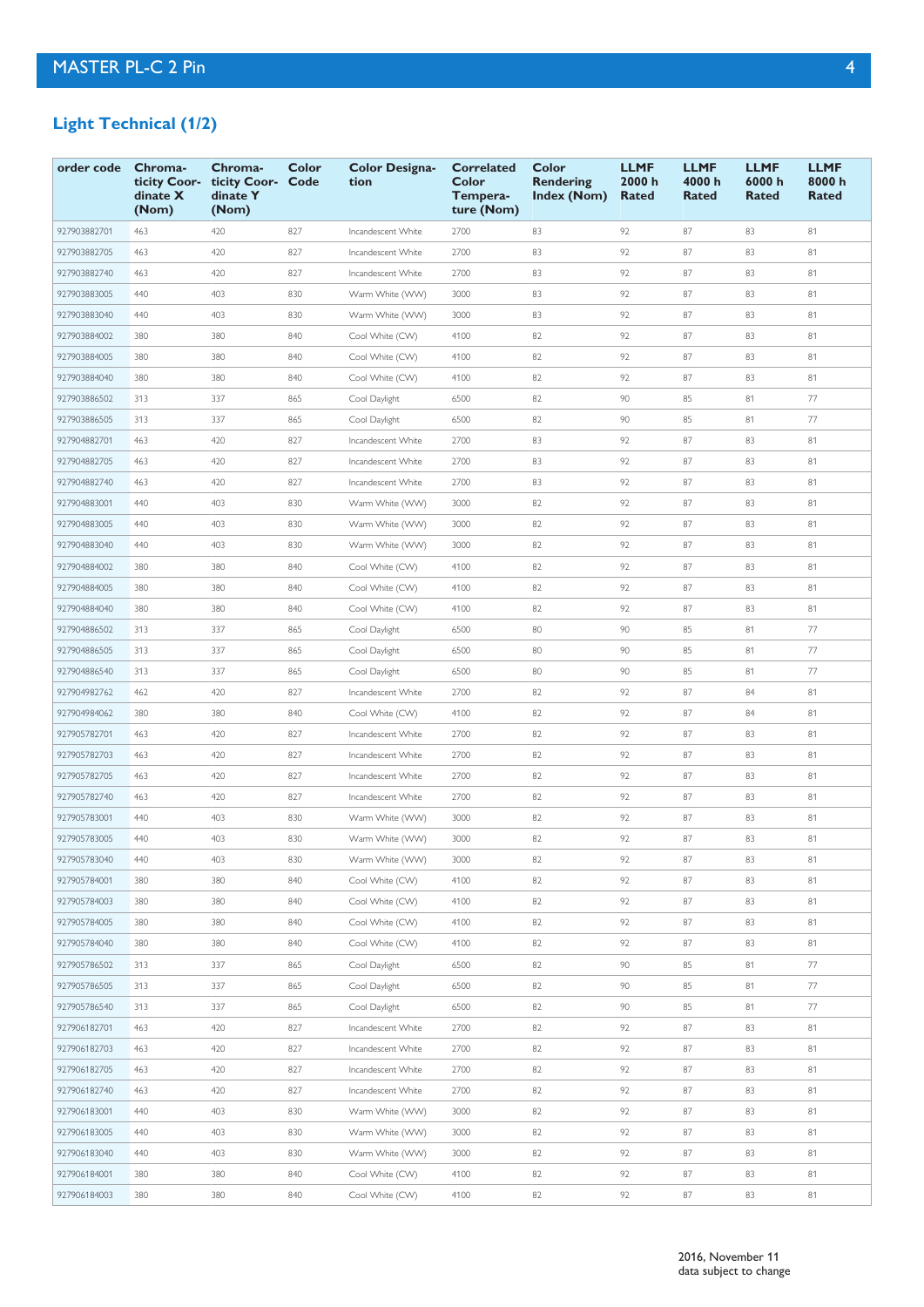| order code   | Chroma-<br>ticity Coor-<br>dinate X<br>(Nom) | Chroma-<br>ticity Coor- Code<br>dinate Y<br>(Nom) | <b>Color</b> | <b>Color Designa-</b><br>tion | <b>Correlated</b><br><b>Color</b><br>Tempera-<br>ture (Nom) | Color<br>Rendering<br>Index (Nom) | <b>LLMF</b><br>2000 h<br><b>Rated</b> | <b>LLMF</b><br>4000 h<br><b>Rated</b> | <b>LLMF</b><br>6000 h<br>Rated | <b>LLMF</b><br>8000h<br>Rated |
|--------------|----------------------------------------------|---------------------------------------------------|--------------|-------------------------------|-------------------------------------------------------------|-----------------------------------|---------------------------------------|---------------------------------------|--------------------------------|-------------------------------|
| 927906184005 | 380                                          | 380                                               | 840          | Cool White (CW)               | 4100                                                        | 82                                | 92                                    | 87                                    | 83                             | 81                            |
| 927906184040 | 380                                          | 380                                               | 840          | Cool White (CW)               | 4100                                                        | 82                                | 92                                    | 87                                    | 83                             | 81                            |
| 927906186502 | 313                                          | 337                                               | 865          | Cool Daylight                 | 6500                                                        | 80                                | 90                                    | 85                                    | 81                             | 77                            |
| 927906186505 | 313                                          | 337                                               | 865          | Cool Daylight                 | 6500                                                        | 80                                | 90                                    | 85                                    | 81                             | 77                            |
| 927906186540 | 313                                          | 337                                               | 865          | Cool Daylight                 | 6500                                                        | 80                                | 90                                    | 85                                    | 81                             | 77                            |

# **Light Technical (2/2)**

|              | order code Luminous Effi-<br>cacy (rated)<br>(Nom) | <b>Luminous Flux</b><br>(Nom) | <b>Luminous Flux</b><br>(Rated) (Nom) |              | order code Luminous Effi-<br>cacy (rated)<br>(Nom) | <b>Luminous Flux</b><br>(Nom) | <b>Luminous Flux</b><br>(Rated) (Nom) |
|--------------|----------------------------------------------------|-------------------------------|---------------------------------------|--------------|----------------------------------------------------|-------------------------------|---------------------------------------|
| 927903882701 | 60                                                 | 600                           | 600                                   | 927905786505 | 67                                                 | 1200                          | 1120                                  |
| 927903882705 | 60                                                 | 600                           | 600                                   | 927905786540 | 67                                                 | 1200                          | 1120                                  |
| 927903882740 | 60                                                 | 600                           | 600                                   | 927906182701 | 68                                                 | 1800                          | 1800                                  |
| 927903883005 | 60                                                 | 600                           | 600                                   | 927906182703 | 68                                                 | 1800                          | 1800                                  |
| 927903883040 | 60                                                 | 600                           | 600                                   | 927906182705 | 68                                                 | 1800                          | 1800                                  |
| 927903884002 | 60                                                 | 600                           | 600                                   | 927906182740 | 68                                                 | 1800                          | 1800                                  |
| 927903884005 | 60                                                 | 600                           | 600                                   | 927906183001 | 68                                                 | 1800                          | 1800                                  |
| 927903884040 | 60                                                 | 600                           | 600                                   | 927906183005 | 68                                                 | 1800                          | 1800                                  |
| 927903886502 | 56                                                 | 600                           | 600                                   | 927906183040 | 68                                                 | 1800                          | 1800                                  |
| 927903886505 | 56                                                 | 600                           | 600                                   | 927906184001 | 68                                                 | 1800                          | 1800                                  |
| 927904882701 | 69                                                 | 925                           | 925                                   | 927906184003 | 68                                                 | 1800                          | 1800                                  |
| 927904882705 | 69                                                 | 925                           | 925                                   | 927906184005 | 68                                                 | 1800                          | 1800                                  |
| 927904882740 | 69                                                 | 925                           | 925                                   | 927906184040 | 68                                                 | 1800                          | 1800                                  |
| 927904883001 | 69                                                 | 925                           | 925                                   | 927906186502 | 66                                                 | 1740                          | 1740                                  |
| 927904883005 | 69                                                 | 925                           | 925                                   | 927906186505 | 66                                                 | 1740                          | 1740                                  |
| 927904883040 | 69                                                 | 925                           | 925                                   | 927906186540 | 66                                                 | 1740                          | 1740                                  |
| 927904884002 | 69                                                 | 925                           | 925                                   |              |                                                    |                               |                                       |
| 927904884005 | 69                                                 | 925                           | 925                                   |              | <b>Operating and Electrical</b>                    |                               |                                       |
| 927904884040 | 69                                                 | 925                           | 925                                   |              |                                                    |                               |                                       |
| 927904886502 | 63                                                 | 845                           | 845                                   | order code   | <b>Lamp Current (Nom)</b>                          |                               | <b>Power (Rated) (Nom)</b>            |
| 927904886505 | 63                                                 | 845                           | 845                                   | 927903882701 | 0.190                                              |                               | 10.0                                  |
| 927904886540 | 63                                                 | 845                           | 845                                   | 927903882705 | 0.190                                              |                               | 10.0                                  |
| 927904982762 | 62                                                 | 800                           | 800                                   | 927903882740 | 0.190                                              |                               | 10.0                                  |
| 927904984062 | 62                                                 | 800                           | 800                                   | 927903883005 | 0.190                                              |                               | 10.0                                  |
| 927905782701 | 67                                                 | 1200                          | 1200                                  | 927903883040 | 0.190                                              |                               | 10.0                                  |
| 927905782703 | 67                                                 | 1200                          | 1200                                  | 927903884002 | 0.190                                              |                               | 10.0                                  |
| 927905782705 | 67                                                 | 1200                          | 1200                                  | 927903884005 | 0.190                                              |                               | 10.0                                  |
| 927905782740 | 67                                                 | 1200                          | 1200                                  | 927903884040 | 0.190                                              |                               | 10.0                                  |
| 927905783001 | 67                                                 | 1200                          | 1200                                  | 927903886502 | 0.190                                              |                               | 10.0                                  |
| 927905783005 | 67                                                 | 1200                          | 1200                                  | 927903886505 | 0.190                                              |                               | 10.0                                  |
| 927905783040 | 67                                                 | 1200                          | 1200                                  | 927904882701 | 0.170                                              |                               | 13.4                                  |
| 927905784001 |                                                    |                               | 1200                                  |              |                                                    |                               |                                       |
|              | 67                                                 | 1200                          |                                       | 927904882705 | 0.170                                              |                               | 13.4                                  |
| 927905784003 | 67                                                 | 1200                          | 1200                                  | 927904882740 | 0.170                                              |                               | 13.4                                  |
| 927905784005 | 67                                                 | 1200                          | 1200                                  | 927904883001 | 0.170                                              |                               | 13.4                                  |
| 927905784040 | 67                                                 | 1200                          | 1200                                  | 927904883005 | 0.170                                              |                               | 13.4                                  |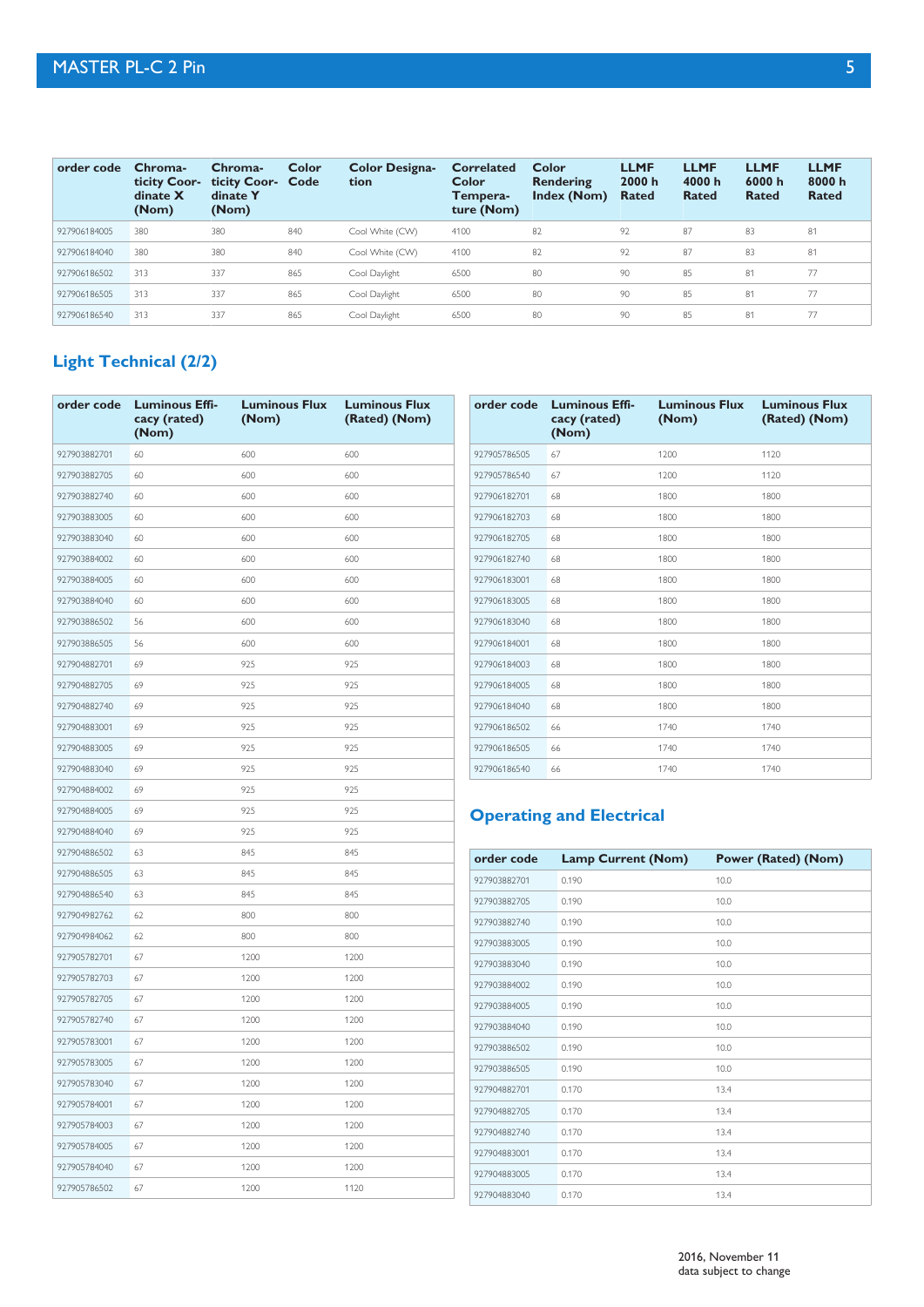| order code   | <b>Lamp Current (Nom)</b> | Power (Rated) (Nom) | order code   | <b>Design Temperature (Nom)</b> |
|--------------|---------------------------|---------------------|--------------|---------------------------------|
| 927904884002 | 0.170                     | 13.4                | 927903886505 | 28                              |
| 927904884005 | 0.170                     | 13.4                | 927904882701 | 28                              |
| 927904884040 | 0.170                     | 13.4                | 927904882705 | 28                              |
| 927904886502 | 0.170                     | 13.4                | 927904882740 | 28                              |
| 927904886505 | 0.170                     | 13.4                | 927904883001 | 28                              |
| 927904886540 | 0.170                     | 13.4                | 927904883005 | 28                              |
| 927904982762 | 0.285                     | 12.7                | 927904883040 | 28                              |
| 927904984062 | 0.285                     | 12.7                | 927904884002 | 28                              |
| 927905782701 | 0.230                     | 17.9                | 927904884005 | 28                              |
| 927905782703 | 0.230                     | 17.9                | 927904884040 | 28                              |
| 927905782705 | 0.230                     | 17.9                | 927904886502 | 28                              |
| 927905782740 | 0.230                     | 17.9                | 927904886505 | 28                              |
| 927905783001 | 0.230                     | 17.9                | 927904886540 | 28                              |
| 927905783005 | 0.230                     | 17.9                | 927904982762 | 28                              |
| 927905783040 | 0.230                     | 17.9                | 927904984062 | 28                              |
| 927905784001 | 0.230                     | 17.9                | 927905782701 | 28                              |
| 927905784003 | 0.230                     | 17.9                | 927905782703 | 28                              |
| 927905784005 | 0.230                     | 17.9                | 927905782705 | 28                              |
| 927905784040 | 0.230                     | 17.9                | 927905782740 | 28                              |
| 927905786502 | 0.230                     | 17.9                | 927905783001 | 28                              |
| 927905786505 | 0.230                     | 17.9                | 927905783005 | 28                              |
| 927905786540 | 0.230                     | 17.9                | 927905783040 | 28                              |
| 927906182701 | 0.335                     | 26.5                | 927905784001 | 28                              |
| 927906182703 | 0.335                     | 26.5                | 927905784003 | 28                              |
| 927906182705 | 0.335                     | 26.5                | 927905784005 | 28                              |
| 927906182740 | 0.335                     | 26.5                | 927905784040 | 28                              |
| 927906183001 | 0.335                     | 26.5                | 927905786502 | 28                              |
| 927906183005 | 0.335                     | 26.5                | 927905786505 | 28                              |
| 927906183040 | 0.335                     | 26.5                | 927905786540 | 28                              |
| 927906184001 | 0.335                     | 26.5                | 927906182701 | 28                              |
| 927906184003 | 0.335                     | 26.5                | 927906182703 | 28                              |
| 927906184005 | 0.335                     | 26.5                | 927906182705 | 28                              |
| 927906184040 | 0.335                     | 26.5                | 927906182740 | 28                              |
| 927906186502 | 0.335                     | 26.5                | 927906183001 | 28                              |
| 927906186505 | 0.335                     | 26.5                | 927906183005 | 28                              |
| 927906186540 | 0.335                     | 26.5                | 927906183040 | 28                              |
|              |                           |                     | 927906184001 | 28                              |
| Temperature  |                           |                     | 927906184003 | 28                              |

 28 28 28 28 28

# **Temperature**

| order code   | <b>Design Temperature (Nom)</b> |
|--------------|---------------------------------|
| 927903882701 | 28                              |
| 927903882705 | 28                              |
| 927903882740 | 28                              |
| 927903883005 | 28                              |
| 927903883040 | 28                              |
| 927903884002 | 28                              |
| 927903884005 | 28                              |
| 927903884040 | 28                              |
| 927903886502 | 28                              |